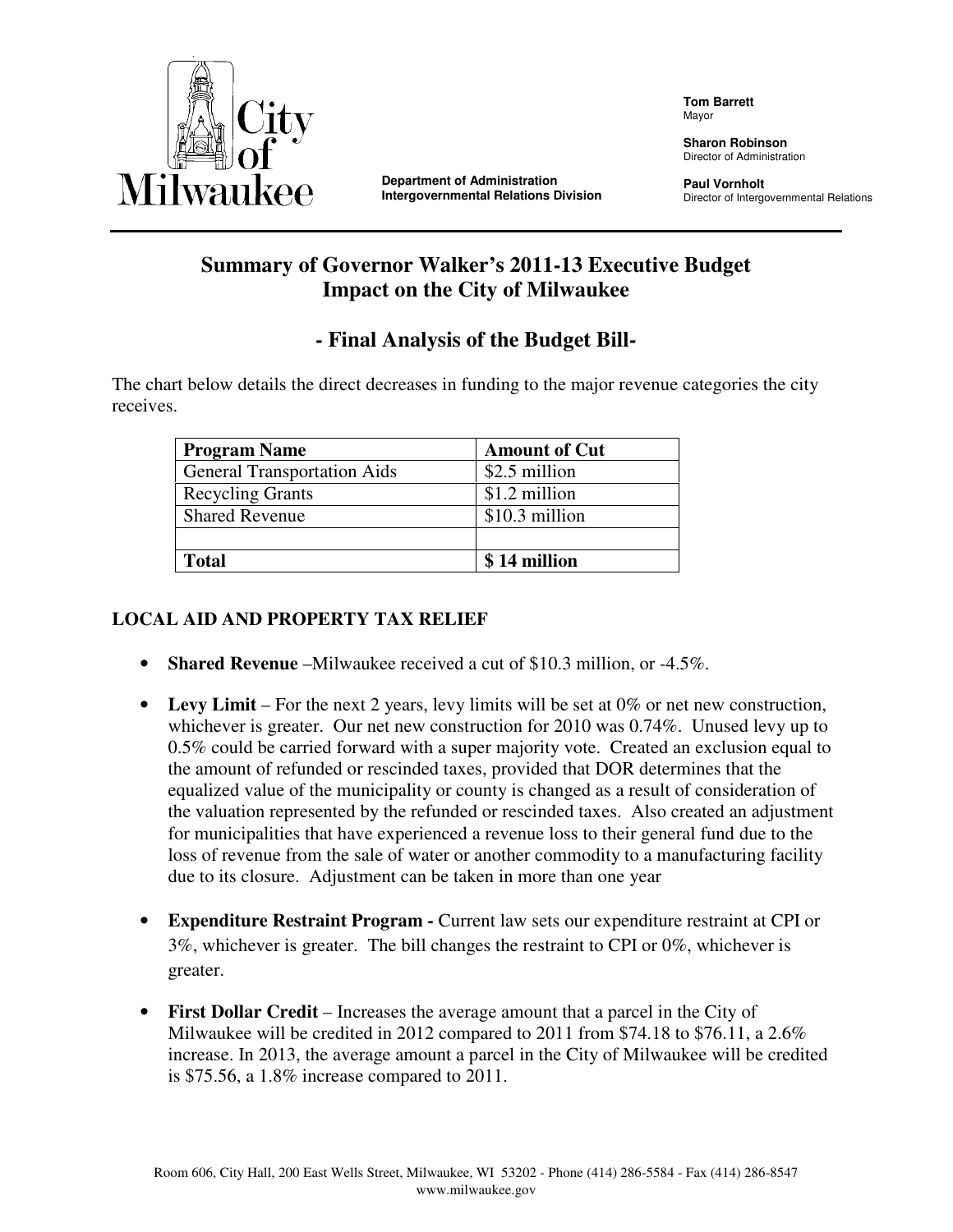- **Homestead Tax Credit –** Eliminates the income, maximum income threshold, and property tax indexing provisions and freezes them at 2010 levels. This limits it to those who fall under current guidelines. This will save the state \$8.3 million over the biennium. Since 25% of filers reside in Milwaukee County, it is estimated that county residents could miss out on over \$2 million in tax credits.
- **Computer Exemption Aid -** The budget bill increases funding for computer aid payments from \$77.4 million to \$81.1 million for 2011 and to \$84.6 million for 2012. The state uses this money to reimburse municipalities for tax exempt personal property within in the community, such as computers. Milwaukee received \$3.4 million from this account in 2010. It is unclear whether the city will benefit from this increase.
- **User Charges/Special Assessments**  No changes were made to municipal ability to assess user charges or special assessments.
- **Payments for Municipal Services**  This program reimburses municipalities for services provided to tax-exempt state property. The budget reduces the appropriation by 10%, which would reduce Milwaukee's \$1.9 million payment by about \$190,000.

# **EDUCATION AND LIBRARIES**

- **Milwaukee Public Schools Aid** Reduces Equalization Aid by \$750 million over the biennium (8.4% in 11-12/7.7% in 12-13). Districts are guaranteed 90% of their prioryear payment. Categorical aids and other school financing appropriations were also cut.
- **Milwaukee Parental Choice Program** Eliminates the program's enrollment cap, removed the provision that choice schools must reside in the City of Milwaukee, and opens the program to any eligible private school regardless of location. The family income limit was increased to 300% of federal poverty level and family income for a married couple would be reduced by \$7,000 before applying the income limits. It also allows choice schools to charge tuition if the pupil is in grades 9-12 and has a family income greater than 220% of the federal poverty level and set the maximum choice payment at \$6,442 (Governor's proposal) but resumes indexing of the payment to the change in the general school aids appropriation beginning in 2013-14 the fiscal affect to MPS of these changes is an estimated reduction in aid of \$2.5 million in 2011-12 and \$5 million in 2012-13. MPS can increase property taxes to recover these amounts, if they remain under the 5.5% revenue limit reduction. The budget will also created a Racine School Choice Program and language that was added may lead to additional districts being eligible for a school choice program.
- **School Choice Funding Flaw** Provides no further relief from the funding flaw. This year, the taxpayer impact is estimated to be \$36.5 million or \$166 for the average homeowner. The expansion of the program will increase the funding flaw impact on Milwaukee taxpayers.
- **High Poverty Aid** Fully funds the High Poverty Aid appropriation. The payment made to MPS to help offset the School Choice Funding Flaw was about \$9.4 million this year.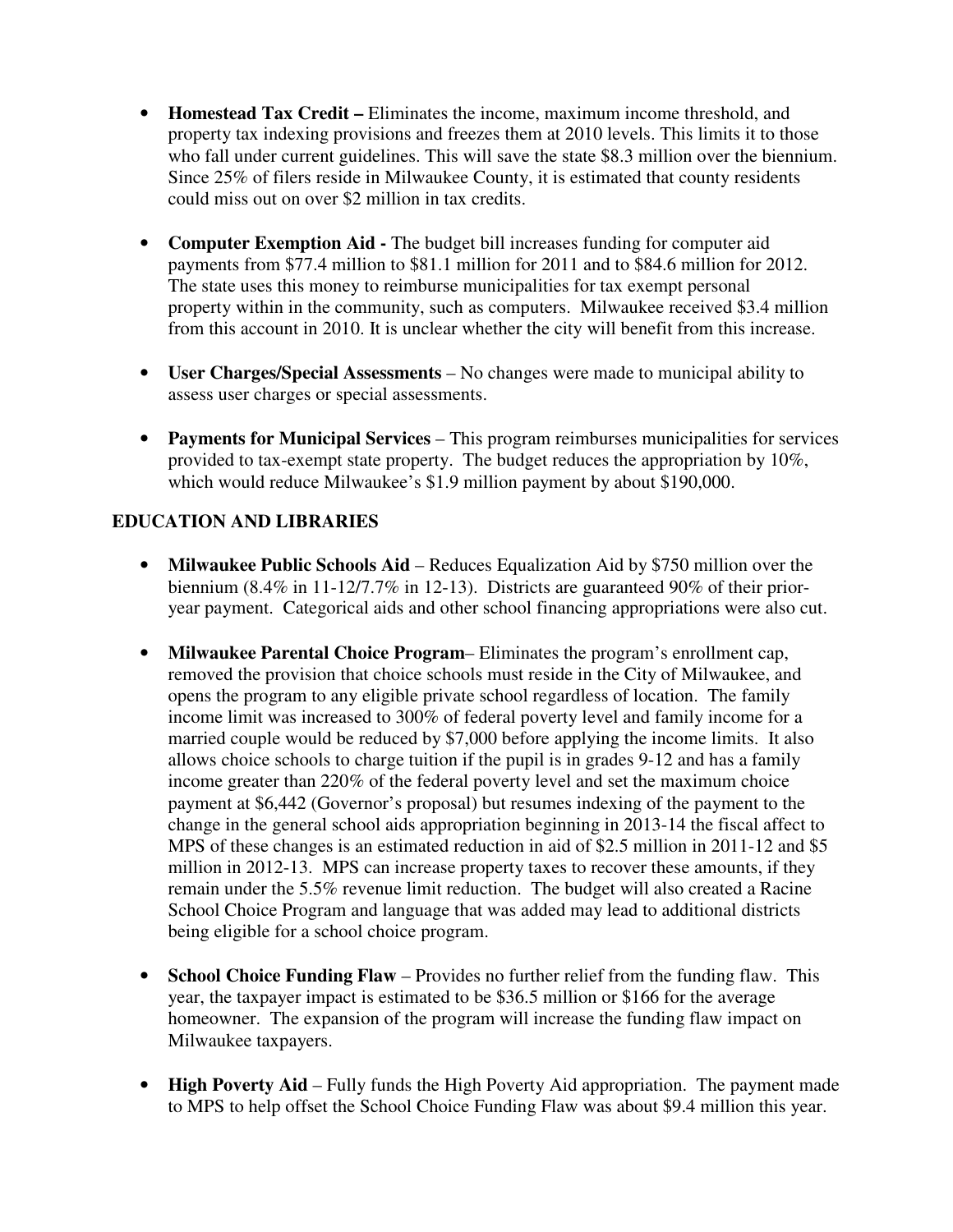- **Library System Aid** Reduces library system aid by 10%, which will likely reduce state funding for the Milwaukee County Federated Library System (MCFLS) by \$297,400 in FY 2012. The Milwaukee Public Library serves as the MCFLS resource library and has a cataloging contract with MCFLS. Agreements with MCFLS dedicate 24.5% of state aid received by MCFLS to these contracts with MPL. A reduction in state aid to MCFLS will result in a loss of funding to MPL.
- **Milwaukee Public Library Service Contracts** Reduces state funding for public library service contracts which could reduce support for the Milwaukee Public Library. Funding for the Regional Library for the Blind was kept at current levels.
- **Library MOE**  Repeals the maintenance of effort requirement for municipal, county or joint public libraries as a condition of participating in a public library system. The City of Milwaukee will not have to maintain annual local expenditures for the Milwaukee Public Library at the average of the prior three years as a condition for being a member of the Milwaukee County Federated Library System.

# **PUBLIC SAFETY AND JUSTICE**

- **Fire and Police MOE** Repealed the Maintenance of Effort provision for Police and Fire Departments.
- **Community Policing Grants** Reduces this grant for targeted community policing by 10% from \$247,500 to \$222,700. The Milwaukee Police Department was originally funded with an earmark of \$750,000.
- **Milwaukee County Courts** Increases reimbursements to Milwaukee County for clerks staffing the Felony Drug Crime Courts, Violent Crime Courts and Operation Ceasefire prosecutions.
- **DNA Testing** Increases funding and position authority to address increasing caseloads for DNA analysis in the state crime laboratories to prevent backlogs.
- **Internet Crimes Against Children**  Provides additional resources focused on investigating Internet crimes against children and protecting children from on-line predators.
- **Early Release Provisions** Repeals most of the early release provisions that were included in the 2009-11 State Budget. These provisions allowed offenders to earn time off for good behavior, allowed judges to reduce sentences, and allowed the Department of Corrections to discharge non-violent offenders from extended supervision after two years or discharge an offender from probation after serving half their sentence.
- **Vehicle Registration Stickers** Maintained funding for vehicle registration stickers during the first year of the biennium. Directed the DOT to submit a request for funding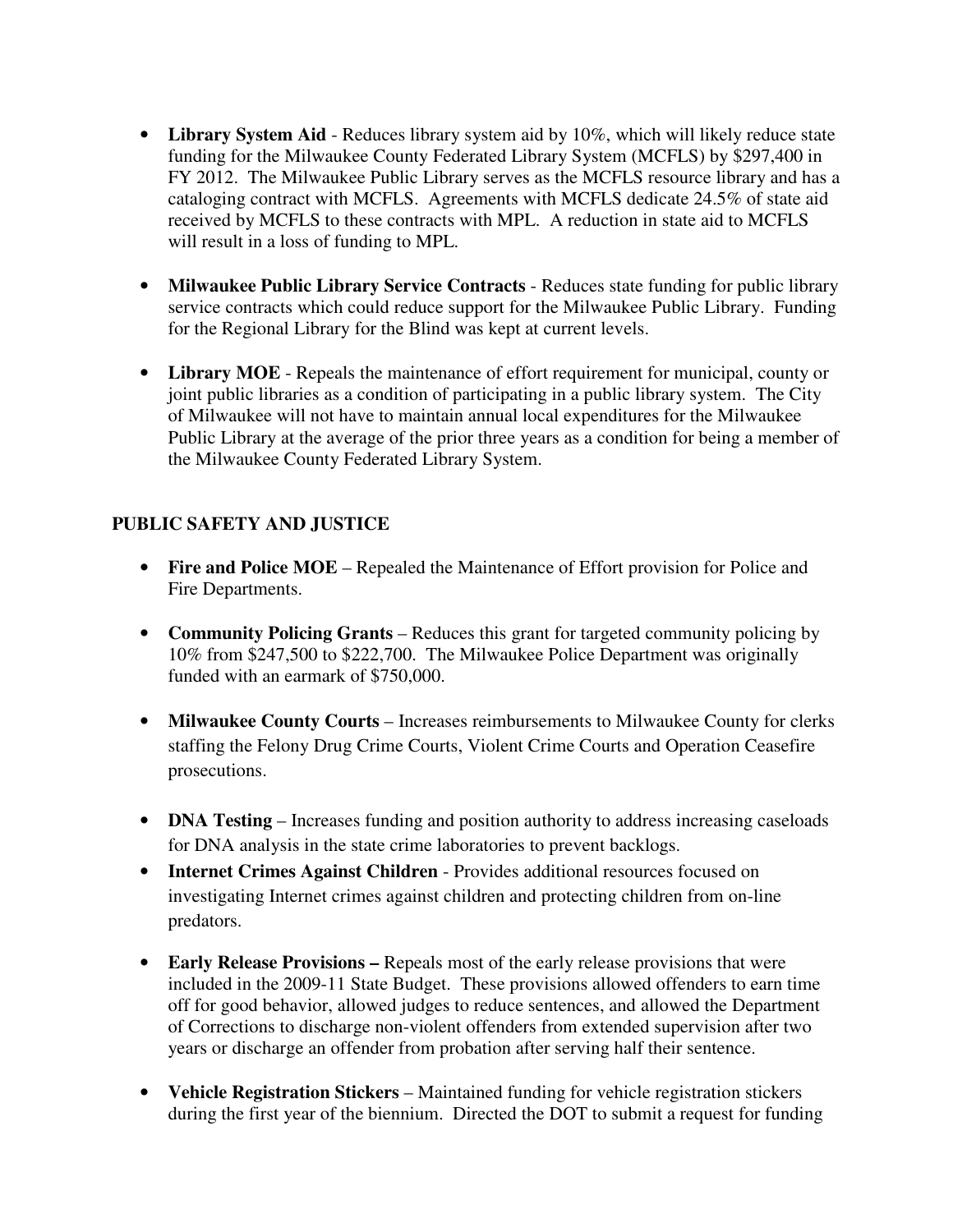in the second year of the biennium which is to include a proposal to implement an alternative sticker system issued by a central third-party vendor that will carry an identification marker specific to the license plate or vehicle for which the sticker was issued.

• **Protective Service Collective Bargaining -** Prohibited employer paid pension contributions for new police/fire employees. Required that arbitrators give greatest weight to local economic conditions - and they did extend this to Milwaukee police. Prohibited bargaining on the "design" and "choice" of health insurance coverage plans for police/fire. Included non-represented current fire/police employees in the health/pension exemptions found in Act 10.

#### **TRANSPORTATION**

- **General Transportation Aid** Reduces the GTA appropriation by 10% with a distribution that favors less populous communities. The maximum reduction is capped at 10%. Milwaukee's 2011 payment is \$25.5 million, the cut to the City's payment will be \$2.5 million.
- **Bicycle and Pedestrian Facility Funding** Eliminates \$2.5 million per year in state funding for bicycle/pedestrian facility projects. These projects will continue to be funded at a reduced level with available federal dollars for Transportation Enhancements and Congestion Mitigation.
- **Transit Aids** Reduces transit aids by 10% from \$68,583,200 in calendar year 2011 (authorized in 2009-11 budget) to \$61,724,900 in calendar year 2012 and 2013. A loss of \$6,858,300 beginning in 2012. Maintained transit aids in the transportation fund .
- **Other Local Aids** No changes were noted in ongoing general or miscellaneous state transportation aids.
- **RTA** Eliminates \$100 million in general obligation bonding authority for which SERTA was the only eligible applicant. Repealed authority for all RTA's. Specified that the current assets of SERTA are to be split between Kenosha (25%), Milwaukee (50%), and Racine (25%) counties.
- **Major Highway Projects** Accelerates the Zoo Interchange reconstruction with \$225 million in funding over the biennium. Increases total Highway Program funding by 14.7% from the last biennium.
- **Rail Investments** Fully funds Wisconsin's share of the increased operating costs for the Amtrak Hiawatha line at \$4.3 million.
- **Harbor Assistance Program** Includes \$10.7 million of increased general bonding authority for harbor projects. The State did not offer assistance in 2010 or in 2011. The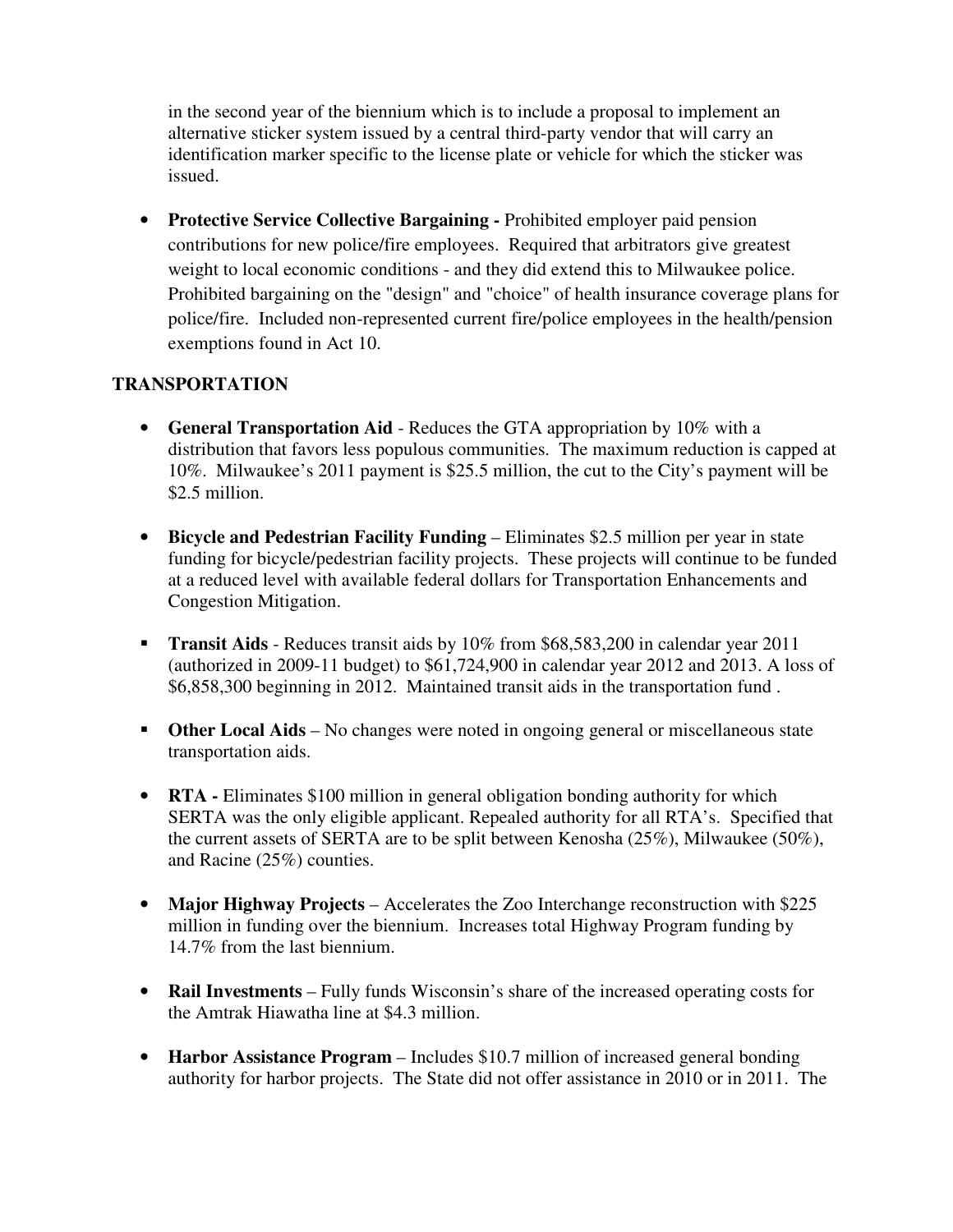Port of Milwaukee has several major projects, totaling \$7 million, in need of Harbor Assistance funds.

- **Department of Motor Vehicles** In response to the Voter ID law, provided \$10 million and 55 positions for the DMV and required that DOT provide at least 20 hours of driver's license-related services per week in each county in the state. Will allow DOT to figure out the most cost effective means to deliver services, including contracting with counties and local governments
- **Public Works Construction Requirements -** Prohibited local governments from using methods for bidding public contracts other than by accepting sealed bids. Also specified that the prohibition applies to any bidding methods that give preference based on the geographic location of the bidder**.** The provision seems to prohibit the city's use of Local Business Enterprise (LBE) and potentially RPP as criteria for evaluating BIDs.
- **Local Roads Improvement Program** –Decreased funding for the discretionary component of the local roads improvement program by \$5 million annually. The City has received money from this fund in the past through a competitive grant process

#### **ECONOMIC AND WORKFORCE DEVELOPMENT**

- **Summer Youth Jobs Program** –Appropriates \$422,250 annually to Milwaukee's Summer Youth Job program from Department of Workforce Development. This funding is a reduction of \$46,800 (10%). This funding originally was created at \$500,000.
- **Wisconsin Economic Development Corporation Eliminates all grant and loan** programs in the Department of Commerce and gives the WEDC Board the authority to create new programs. Transfers Commerce's previous responsibilities for tax credit program certification to the WEDC. The Department of City Development will now have to work with the new department to facilitate state economic investment in the Milwaukee area.
- **Department of Safety and Professional Services (DSPS)** Renames the Department of Regulation and Licensing as DSPS. Transfers funding and position authority from the Department of Commerce Division of Safety and Buildings, Division of Environmental and Regulatory Services, and funding and position authority related to the certification of woman, minority, and disabled veteran owned businesses to the new department. This transfer includes several funds for the removal and remediation of petroleum storage tanks. DCD and DNS will now have one central department in which to coordinate regulatory issues with the state.
- **Housing Programs** Various housing assistance programs and \$40.7 million in funding will be transferred from the Department of Commerce to DOA.
- **Brownfield Grants** –The DNR Brownfield Site Assessment and Green Space Grants program was repealed in DNR and transferred to WEDC. It is to be funded with \$1 million annually from the environmental fund. Priority for the grants would go to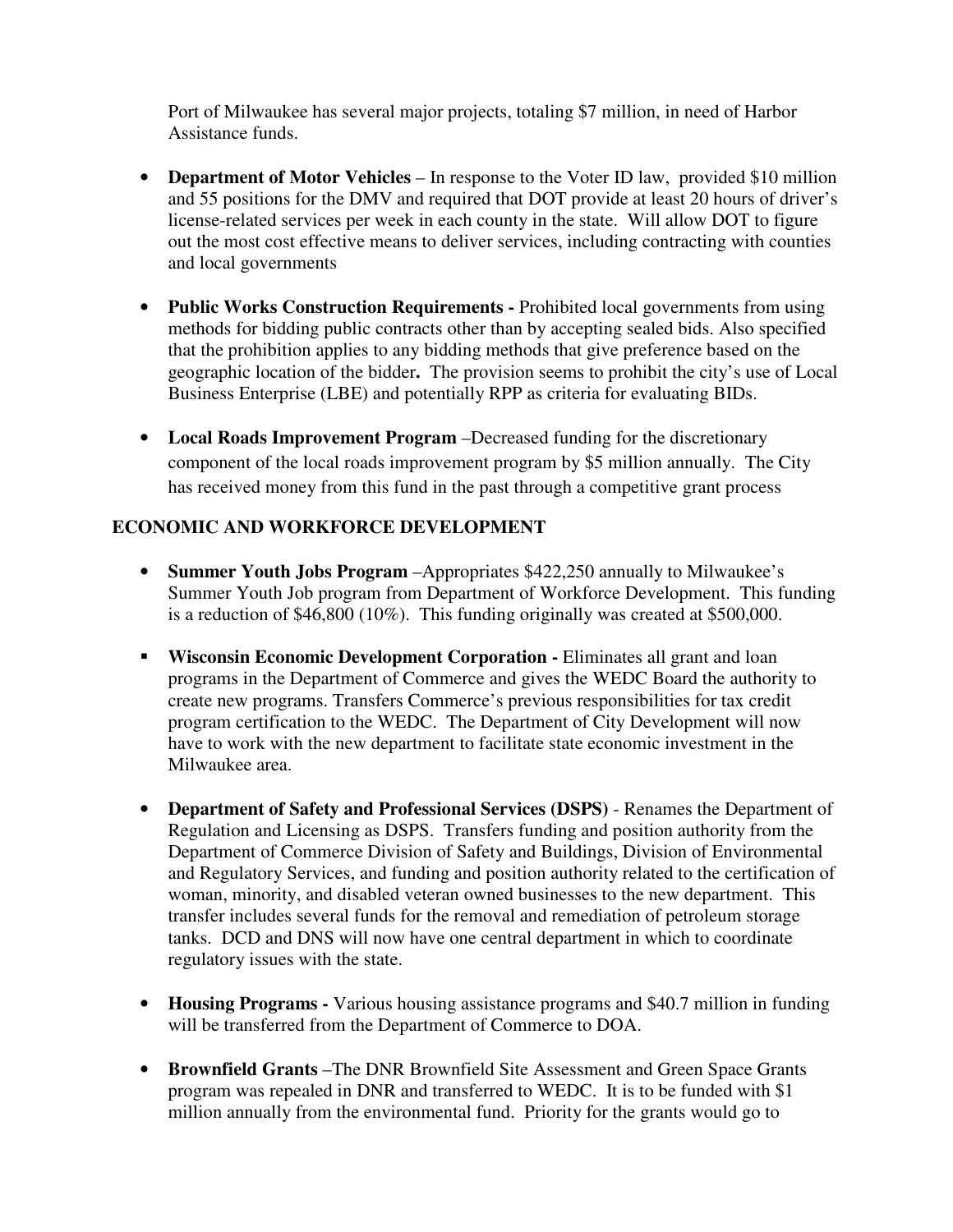applicants on the 2010-11 waiting list. The Brownfield program from commerce was not transferred to WEDC but was eliminated. Current grant encumbrances will be transferred to WEDC.

• **Economic Development Programs** – Creates an economic development fund from the former recycling and renewal energy fund to be primarily funded through the conversion of the recycling surcharge into the economic development surcharge. Directs WEDC to grant up to \$100,000 to regional economic development agencies to fund marketing activities.

# **ENVIRONMENT AND NATURAL RESOURCES**

- **Tipping Fees** Tipping fees are unchanged in this budget. State imposed fees are currently set at \$13 per ton and were increased by \$7.10 per ton in the 2009-11 State Budget. Recycling tipping fees of \$7 per ton will now be deposited into the environmental fund. Total state imposed tipping fees cost the city approximately \$3.3 million in 2010.
- **Recycling Mandate/Grants** Maintained the recycling mandate with modifications to current landfill disposal restrictions. Persons would be prohibited from placing certain materials in containers whose contents will be disposed of in a landfill, converted into fuel, or burned at an incinerator. Restored the recycling grant program at \$19 million annually (previously was \$32 million). Under this scenario, Milwaukee would receive about \$2.1 million annually (previously was \$3.3 million)
- **Water Quality** Provides \$5 million in bonding authority for contaminated sediment removal in the Great Lakes or its tributaries.
- **NR 151** The budget would prohibit DNR from enforcing the 40% total suspended solids reduction in NR151, or any reduction greater than 20%. If a municipality has achieved a reduction in total suspended solids exceeding 20% from no controls on the effective date of the bill, they are to, to the maximum extent practical, maintain all best management practices
- **Clean Water Fund**  Increases the revenue bonding authority for the Clean Water Fund Program by \$353,000,000. Also increases the subsidized loan interest rate from 60% to 75% of the market interest rate. This will increase the city's cost to use the program. The city used about \$32 million in Clean Wate r Fund financing in the each of the past 2 years. MMSD also relies heavily on this program. The change has the potential to cost the city \$225,000 annually in debt service for every \$30 million borrowed

# **HEALTH AND HUMAN SERVICES**

• **Medicaid Reimbursements** – Eliminates family planning related Medicaid payments for men between the ages of 15 and 44. This will decrease the amount of reimbursements the City receives from clients seeking these services at city health centers. The Medicaid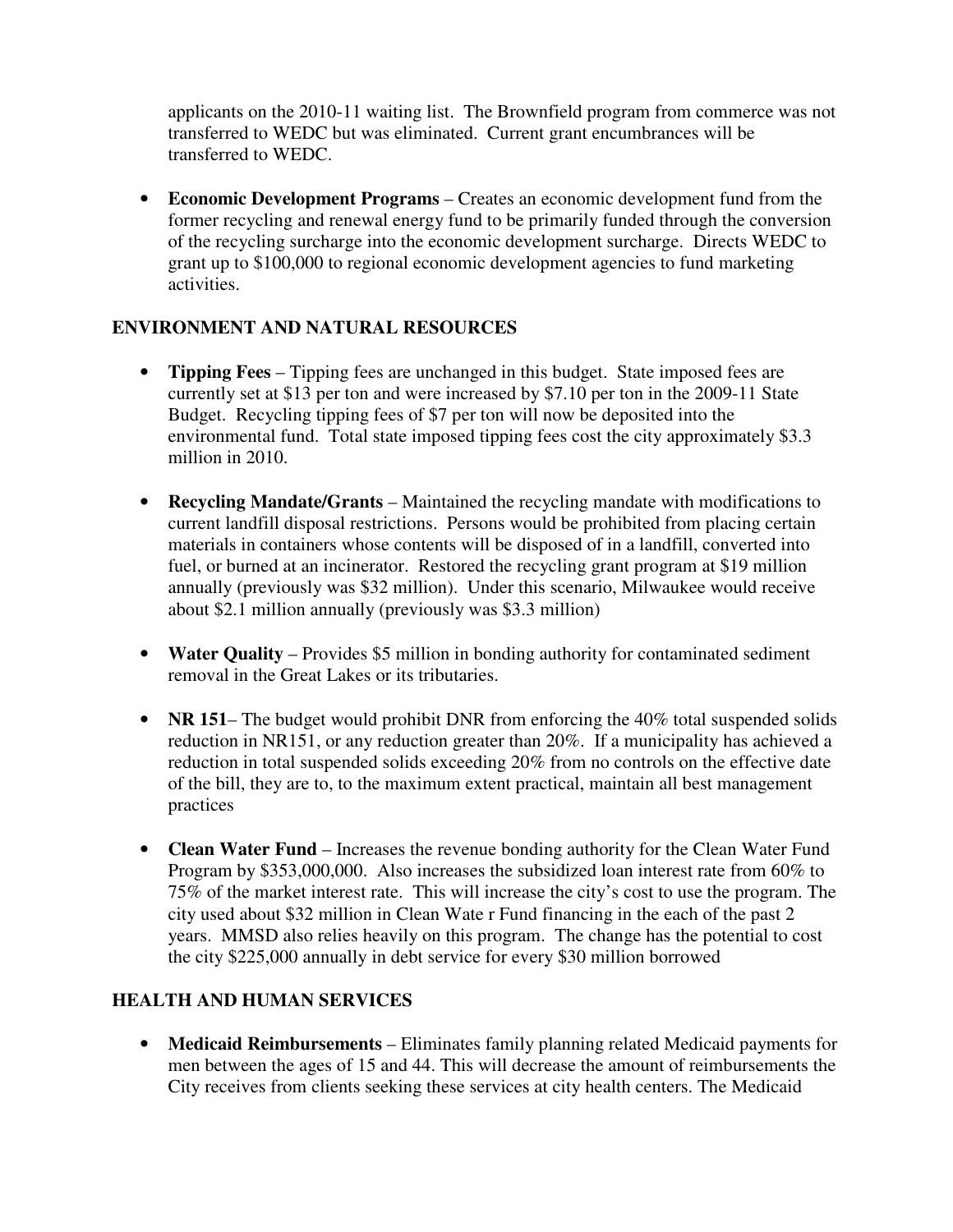changes could increase the number of people seeking treatment at city health centers due to lack of insurance and reduce related Medicaid reimbursements for those services.

- **Medicaid Eligibility** Proposes to change the frequency of reviewing eligibility criteria. If the federal government does not allow the state to review eligibility criteria more often (a change sought through the budget adjustment bill), higher income adults who are not pregnant or disabled would likely lose Medicaid coverage.
- **Medicaid Administration** The Medical Assistance and BadgerCare programs will face sweeping changes if DHS is allowed to make changes through an emergency rule process without legislative approval (as proposed in the Budget Adjustment Bill). Changes to the scope of services and reimbursement policies can be anticipated.
- **Wisconsin Works** Reforms the W-2 program to restore the requirement that recipients work at least 28-30 hours per week and reduces monthly benefit checks by \$20.
- **Child Care Subsidies** Authorizes a tiered reimbursement system for child care providers based on quality ratings. Implements various other cost-saving measures that will increase copayments for those receiving subsidies, reducing income eligibility levels, and reducing provider reimbursement levels.

#### **MISCELLANEOUS**

- **Disaster Aid –** Provides \$1 million in the first year of the biennium to provide financial assistance to municipalities for damages and costs incurred as a result of a major disaster if federal financial assistance is not available. The funding for this will come from the petroleum inspection fund. The raid of the petroleum inspection fund is not expected to have any impact on the City as we do not receive any assistance from this fund.
- **Earned Income Tax Credit** Adjusts the state's percentage of the federal earned income tax credit, eliminating about \$3 million or 16.6% of the tax credits City of Milwaukee residents receive. Households with 1 child will see a 25% increase in their EITC, about \$20 on average, while percentages for those with two and three children were reduced. The maximum credit amount for families with two children would be reduced by \$154 and \$518 for families with three or more children
- **Wisconsin Arts Board** Moved the Arts Board to the Department of Tourism, eliminated the percent for art program, and reduced overall arts board funding. This may result in decreased grant funding for the Milwaukee Arts Board. The budget does place funding into the JCF committee fund to potentially match any funding from the National Endowment for the Arts that Wisconsin stands to lose due to the funding reductions
- **Prevailing Wage -** Eliminated current law specifying that the prevailing wage laws for municipal and state public works projects do not apply to projects below \$25,000. Thresholds for prevailing wage were changed to \$48,000 for single-trade projects and \$100,000 multiple trade municipal and state public works projects. Single trade project is